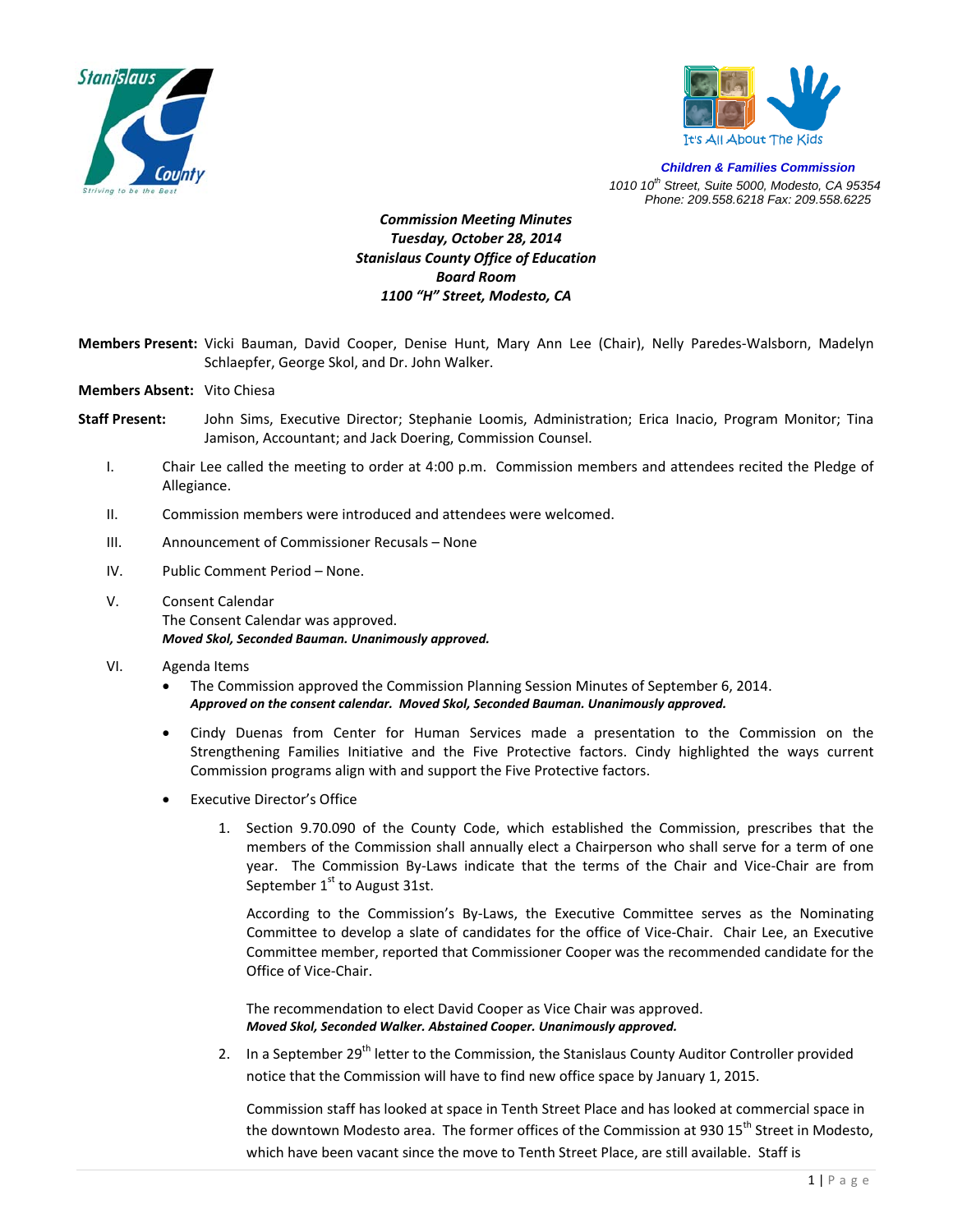recommending that a 5 year lease for office space at 930  $15<sup>th</sup>$  Street be approved by the Commission for the following reasons:

- 1. The space is known to the Commission and is known to be workable. The offices have good access and plenty of parking.
- 2. The furniture owned by the Commission can be used at 930  $15<sup>th</sup>$  Street.
- 3. The location is centrally located in Modesto and Stanislaus County.
- 4. Commercial properties in the downtown Modesto rent for \$1.10 to \$1.65 per square foot. The lease at 930  $15^{th}$  Street will start at \$.72 per square foot, with 5% increases in the 3<sup>rd</sup>,  $4<sup>th</sup>$ , and  $5<sup>th</sup>$  years.

In 2012, when it moved from 930  $15<sup>th</sup>$  Street, the Commission was paying \$1.16 per square foot (plus utilities) for a 3,200 square foot space. At Tenth Street Place, the Commission has been paying \$1.15 per square foot (including utilities) for 1,092 square feet (common areas included). The new rate for 930  $15^{th}$  Street will be \$.72 per square foot (plus utilities) for 3,200 square feet with a 5% adjustment in years 3, 4, and 5. It is more space than is currently needed, but the reduced square footage charge brings the cost of this larger space in line with smaller commercial spaces with higher square footage costs. (The extra space will permit adjustments in usage if unanticipated changes in Commission functions occur in future years. Additionally, the lease at 930 15<sup>th</sup> Street will contain a provision to permit the Commission to end the lease should revenues decrease unexpectedly or dramatically.)

The recommendation to authorize the Executive Director to negotiate and execute an agreement for office space at 930 15<sup>th</sup> Street and to authorize staff to reduce the 2014-2015 appropriations of the Contract Adjustments line item by \$16,500 and increase budgeted expenditures in the same amount for lease costs, utilities, and one‐time relocation costs was approved.

*Approved on the consent calendar. Moved Skol, Seconded Bauman. Unanimously approved.*

3. California Health and Safety Code Section 130150 requires local Children and Families Commission to conduct a public hearing on the Annual Audit and to submit the audit to the State by November 1st of each year.

The Commission contracted with Brown and Armstrong to perform the annual audit.

The Commission heard a presentation from John Sims on the audit. The audit had no findings or recommendations for the 2013‐2014 fiscal year. The Commission thanked Tina Jamison and staff for delivering a clean audit.

The public hearing on the audit was opened at 4:35 p.m. and hearing no comments, the Public Hearing was closed at 4:36 p.m.

The Commission accepted the 2013-2014 audit report. The Executive Director will submit the 2013‐2014 audit report to the California First 5 Commission. *Moved Bauman, Seconded Hunt. Unanimously approved.* 

4. Provisions of Proposition 10 were codified into California State Law as Sections 130100‐130155 of the California Health and Safety Code. Section 130150 requires local Children and Families Commissions to conduct a public hearing on the Annual Report and to submit the report to the California First 5 Commission by November 1st of each year. The report shows the progress towards and achievement of the goals and objectives of the Proposition.

The Commission heard a presentation from John Sims on the 2013‐2014 Local Annual Report. Chair Lee opened the Public Hearing for the 2013‐2014 Local Annual Report at 4:43 p.m. Members from the audience were asked to make comments. Hearing no comments, Chair Lee closed the hearing at 4:44 p.m.